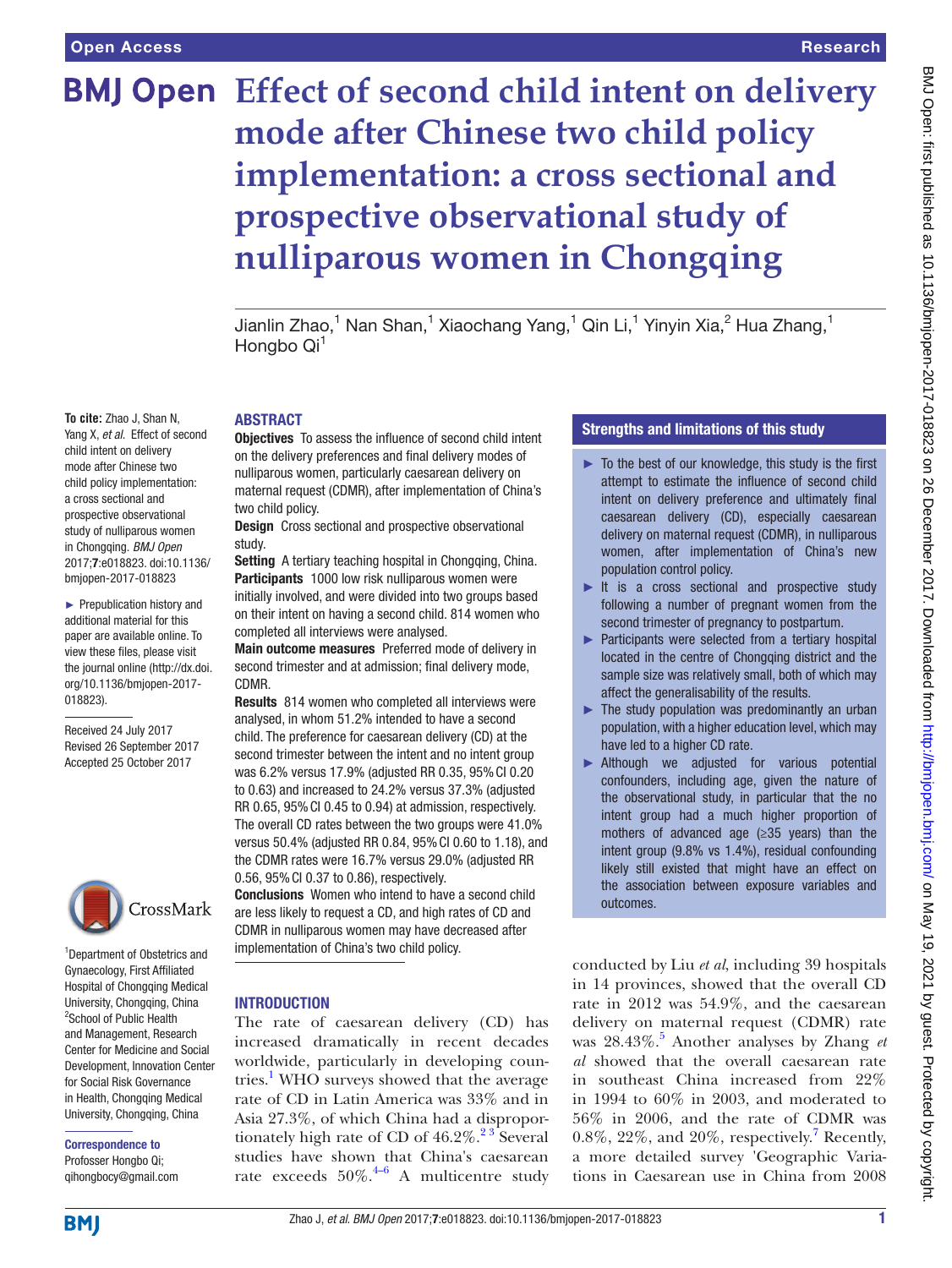to 2014', showed that the CD rate in Chongqing district was  $43.0\%$  in 200[8](#page-8-5) and increased to  $49.5\%$  in 2014.<sup>8</sup> Also, studies have indicated that excessive use of CD, particularly in the absence of clear surgical conditions, may increase maternal and infant long term morbidity and mortality.<sup>[9–12](#page-8-6)</sup> Also, the risk of placenta praevia, placenta accrete and uterine rupture can increase significantly in the next pregnancy after a primary  $CD$ .<sup>13-16</sup>

China's population control policy was implemented 30 years ago which aimed at regulating family size and stipulated that the majority of women could deliver only once, resulting in few repeat CDs. An analysis of hospital discharge data, including 39 hospitals in 14 provinces of China in 2011, concluded that 81.4% of women were having their first birth, and less than 8% of deliveries were to women who had a previous  $CD<sup>6</sup>$  $CD<sup>6</sup>$  $CD<sup>6</sup>$  Owing to the one child policy, women were not concerned about future pregnancies, creating a demand for a perfect outcome[.4 7](#page-8-2) In addition, high coverage rate of medical insurance promoted by the Chinese government lowered out of pocket expenses for patients having a CD.<sup>4 17</sup> As a result, CD was viewed as a 'painless' and 'convenient' method to complete pregnancy for women. Also, more relaxed surgical criteria to avoid potential risks due to the tense doctor–patient relationship in China and extra payment from CD operations, combined with other factors, such as socioeconomic changes and new monitoring technologies, have contributed to the popularity of CD, particularly CDMR, in China.<sup>418-21</sup>

On 15 November 2013, China relaxed the population control policy, and a more universal policy, which allows all families to have two children, was subsequently announced on 29 October 2015.<sup>22</sup> <sup>23</sup> Before the new policy, many women received an elective CD because they believed that they would have no further pregnancies. Morbidity and mortality associated with subsequent pregnancies after a primary CD are not frequently observed by obstetricians, but conditions will change following relaxation of the policy. It is estimated that 90million couples can have a second child, of whom 25% will decide to have a second child, and many will have had a CD for the first delivery. $^{24}$  $^{24}$  $^{24}$  However, because of the lack of experience, skills and resources necessary to manage a safe vaginal birth after CD, most women with a scarred uterus will have a repeat CD for their second delivery, with increased risks of postpartum haemorrhage, severe adhesion, uterine rupture and even hysterectomy. $25$  A study showed that if a woman has a placenta previa and one prior CD, the risk of placenta accreta is  $11-24\%$ .<sup>[26](#page-8-12)</sup> The Chinese hospital and obstetricians will be challenged as more women have repeat CDs or vaginal births after CD. Therefore, policies aimed at the safe prevention of primary CD in China may become a priority for both doctors and the government.

The new policy will not only make obstetricians begin to consider the consequences caused by the high rates of primary CDs, but may change women's perceptions about CD, especially those who intend to bear two children. Therefore, we performed this study to preliminarily

address issues of whether preferences for CD and CDMR would be decreased in those nulliparous women who want two babies. This information will be useful for identifying new strategies to lower China's high CD rate.

## **METHODS**

#### Study design and data collection

This study was conducted in a university based tertiary care centre in southwest urban China from 1 January 2016 to 31 July 2016. Pregnant women who received their antenatal care and met the inclusion criteria were asked if they would be willing to participate in the study. Inclusion criteria were: (1) older than 20 years; (2) nulliparous woman with singleton pregnancy; (2) no history of severe heart, liver, lung, kidney, endocrine or psychiatric diseases resulting in hospitalisation at recruitment; (3) no severe pregnancy complications in the first interview (mainly including early onset pre-eclampsia, severe intrahepatic cholestasis of pregnancy); and (4) planning to give birth at the hospital. Those who (1) did not respond to the first interview or missed the second interview, (2) had a multiple pregnancy, (3) had a previous uterine scar before pregnancy (mainly from myomectomy), (4) delivered at <36<sup>+0</sup> weeks' gestation or (5) had existing medical indications for CD at the first interview were excluded before the analyses.

We performed the first interview at  $24^{+0}$ - $28^{+6}$ weeks' gestation (second trimester), during which the women received system ultrasonography to exclude fetal congenital abnormalities. Nurses were trained to explain the objectives of the study. Women who consented to the study were given a self-administered questionnaire, including general characteristics and preferred mode of delivery (CD/vaginal delivery/nopreference). The intent to have a second child as an exposure variable was also listed as a choice question, in a yes/no format, and the women were then divided into two groups based on the intent. Those who did not want a second child were asked a multiple choice question to determine the reason. For those women who chose vaginal delivery as their first option in the intent group, another multiple choice question was asked to determine the reason. The questionnaires were designed by experts from the Chongqing Medical University (epidemiology experts, health education experts and obstetric experts).

After attending the first interview, women were given a second interview at admission, and those who did not eventually deliver at our hospital and whose delivery age was  $\langle 36^{+0}$  weeks were also excluded at this stage. During the second interview, their preferred mode of delivery was obtained again. Types of information that were abstracted from the medical record included obstetric complications, reproductive and prenatal history, labour and delivery records, postpartum and neonatal information, and history of pre-existing conditions before pregnancy. Women whose medical history included a previous uterine scar before pregnancy (mainly from myomectomy) were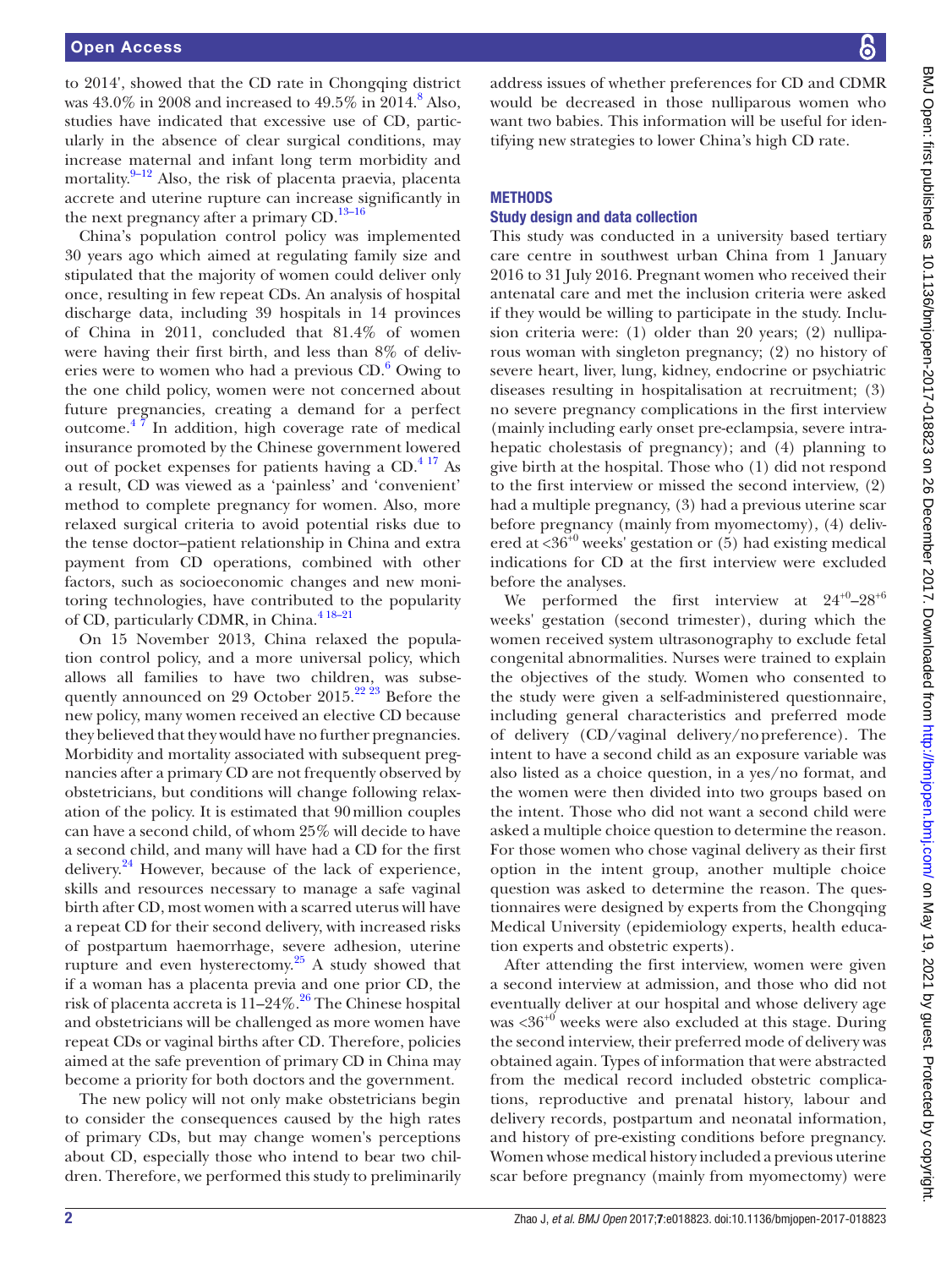excluded. The interview information and discharge data were then merged and de-identified prior to the analyses. The main outcomes of the study were delivery preference in the second and third trimesters and the final CD, especially CDMR, between the two groups.

## **Definitions**

Labour was defined as regular uterine contractions and cervical dilation of 2cm. CD performed before labour was categorised as an antepartum CD, whereas intrapartum CD was defined as an operation performed after labour. As there are no internationally recognised indications for  $CD<sub>1</sub><sup>27</sup>$  we used the national caesarean delivery consensus compiled by the Chinese Medical Association in 2014 to assess if the cases had justified indications for CD.[28](#page-8-14) Moreover, we grouped the indications for CD into four categories following the criteria of Liu *et al*: CDMR before labour without any medical indications; antepartum CD with borderline indications; antepartum CD with medical indications; and intrapartum CD after a trial of labour.<sup>2930</sup> Furthermore, combined with the specific circumstances in this hospital, we added mild intrahepatic cholestasis of pregnancy, failed induction of labour, fetal growth restriction and marginal placenta previa to the group of antepartum CD with borderline indications.

The medical history included the presence of chronic diseases and/or reproductive surgery before pregnancy, including chronic hypertension without superimposed pre-eclampsia/eclampsia, type I or type II diabetes with or without macrosomia, asthma requiring medical intervention, arrhythmia requiring intervention during pregnancy, thalassaemia with mild or moderate anaemia, hyperthyroidism or hypothyroidism, chronic kidney disease (stages 1 and 2), connective tissue disease without severe oranges damage, polycystic ovary syndrome with assisted reproduction, epileptic seizure occurring during pregnancy, malignancy requiring surgery or chemotherapy before pregnancy, infectious disease which required medication such as hepatitis B virus, cervical conisation before pregnancy, tubectomy due to ectopic pregnancy, and unilateral or bilateral adnexectomy. Pregnancy complications included diseases occurring in pregnancy, including gestational diabetes mellitus with macrosomia, late onset pre-eclampsia/eclampsia, mild intrahepatic cholestasis of pregnancy, overt hyperthyroidism or hypothyroidism, thrombocytopenia requiring platelet transfusion, thrombosis with inferior vena cava filter placing, fetal growth restriction and placenta previa. Maternal and neonatal outcome were collected but not considered in the analyses.

#### Statistical analysis

Statistical analysis was performed using the SPSS V.20 (IBM; Armonk, New York, USA). Categorical data were evaluated with the  $x^2$  test or Fisher's exact test when the expected cell count was <5. Continuous variables were compared using two sample t tests. A series of logistic regressions were used to estimate the magnitude of

influence of the intent to have a second child on outcome using RR by adjusting potential explanatory variables that were ascertained as variables with an association of p<0.1 at the univariate analysis. We added educational level, average income of the family, medical history, pregnancy complications, and maternal and neonatal morbidity into all of the models that were associated with delivery mode,<sup>19</sup> even if there were no significance differences between the two groups: 95% CI were also calculated for all outcomes. All analyses were two sided, and a probability value <0.05 was considered significant.

# **RESULTS**

A total of 1000 women who satisfied the inclusion criteria were initially enrolled in their second trimester. Of these, 904 women (90.4%) completed the first interview, of whom 51.2% (463/904) intended to have a second child. We then divided the women into two groups based on their intent to have a second child. A total of 84 women did not deliver in our hospital, including 42 women in the intent group and 42 women in no intent group. For these women, we did a follow-up postpartum by telephone, and most delivered in a hospital near their home for emergency reasons. As they did not know the specific indications for their CD, we asked for their final mode of delivery (vaginal delivery or CD). Their baseline characteristics were collected from the questionnaire acquired in the first interview. The final CD rates between the two groups were 42.9% and 45.2%, which were close to the rates in the analysis groups (41.0% and 50.4%), and other characteristics also showed no difference (detailed information can be found in the online [supplementary](https://dx.doi.org/10.1136/bmjopen-2017-018823)  [file\)](https://dx.doi.org/10.1136/bmjopen-2017-018823). Four women had a gestational age  $\langle 36^{+0}$  weeks and two women had uterine scars; these women were excluded before the analyses. Finally, 814 women were enrolled in the final analysis. A flowchart of the study design is shown in [figure](#page-3-0) 1.

#### Baseline and obstetric characteristics

Only age and insurance status were statistically different between the two groups ([table](#page-4-0) 1). Those who did not intend to have a second child were older and had a higher ratio of insurance.

## Reasons for no intent to have a second child and preferring vaginal delivery at first interview

For those who stated they did not intend to have a second child, a follow-up multiple choice question asked why, and 441 women responded to the question. The most commonly cited reasons were time famine (56.0%) and economic pressures (55.7%) ([figure](#page-5-0) 2). In the intent group for those who stated they preferred a vaginal delivery, a follow-up multiple choice question asked why, and 417 women responded to the question. The most commonly cited reasons were rapid recovery (82.2%) and beneficial for the next delivery (76.7%) ([figure](#page-5-1) 3).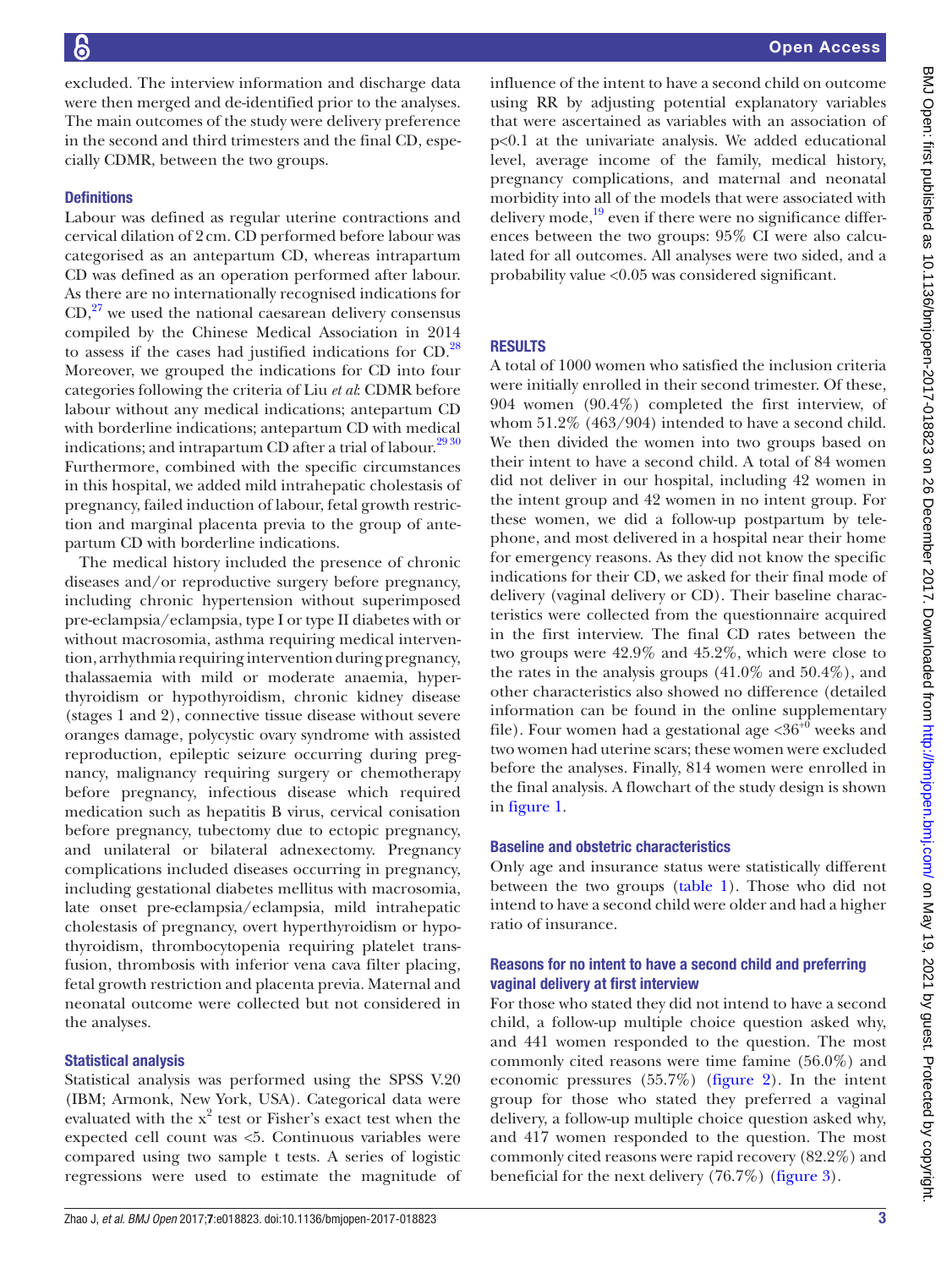

<span id="page-3-0"></span>Preferred mode of delivery at the second trimester and at admission

The overall preference for CD was 11.9% (97/814) in the second trimester, which significantly increased to 30.6% (249/814) at admission [\(table](#page-6-0) 2). Consistent with this, the preference rates for CD among those who did and did not desire a second child were 6.2% and 17.9% (crude RR (cRR) 0.31, 95%CI 0.19 to 0.49, p<0.05) in the second trimester, which increased to 24.2% and 37.3% (cRR 0.54,  $95\%$  CI 0.40 to 0.73, p<0.05) at admission, respectively. These results showed significant differences between the two groups, regardless of the stage of pregnancy. Those who only wanted one child were more likely to select CD compared with those who wanted a second child.

# Overall CD and CDMR rates

The overall CD rates for those who did and did not desire a second child were 41.0% versus 50.4% (cRR 0.69, 95%CI 0.52 to 0.90, p<0.05), and the CDMR rates were 16.7% versus 29% (cRR 0.48, 95%CI 0.33 to 0.71, p<0.05), respectively. Although there was a slight increase in antepartum CD with borderline indication, no statistically significant difference was noted. No significant differences between other indications were apparent.

# Independent strength of second child intent on delivery preference and final mode of delivery

Confounders that were found to have an association with outcomes were entered into a series of logistic regressions to determine the independent influence of intent status on outcomes [\(table](#page-6-0) 2). Reductions in the prefer CD in second trimester (adjusted RR (aRR) 0.35, 95%CI 0.20 to 0.63, p=0.001), prefer CD at admission (aRR 0.65, 95%CI 0.45 to 0.94, p=0.02) and CDMR (aRR 0.56, 95%CI 0.37 to 0.86, p=0.008) remained significant after adjustment, although the overall CD (aRR 0.84,  $95\%$  CI 0.60 to 1.18, p=0.31) was no longer significantly different after accounting for the influence of potentially confounding variables.

# **DISCUSSION**

This observational study found that nulliparous women who intended to have a second child were less likely to request CD. To the best of our knowledge, this study is the first attempt in China to estimate the influence of second child intent on nulliparous women's delivery preference and final CD, particularly CDMR, after China's two child policy implementation.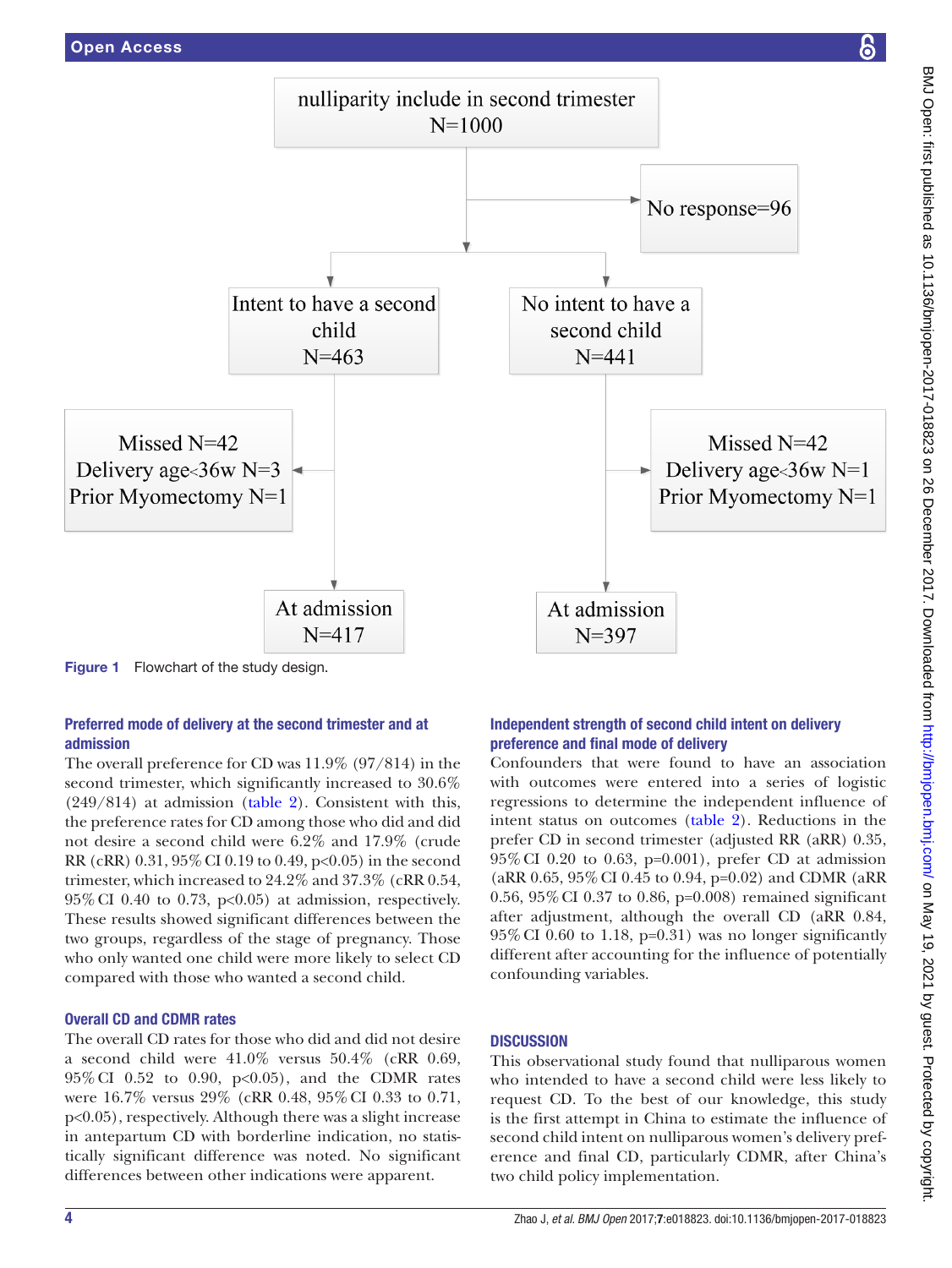<span id="page-4-0"></span>

| Baseline and obstetric characteristics of participating women (n=814)<br>Table 1 |                                              |                                             |                        |  |  |  |  |
|----------------------------------------------------------------------------------|----------------------------------------------|---------------------------------------------|------------------------|--|--|--|--|
| <b>Characteristic</b>                                                            | Intent to have a second<br>child ( $n=417$ ) | No intent to have a second<br>child (n=397) | P value                |  |  |  |  |
| Age (y)                                                                          | $27.61 \pm 3.02$                             | 28.97±3.81                                  | $< 0.001*$             |  |  |  |  |
| $20 - 24$                                                                        | 59 (14.1)                                    | 37(9.3)                                     | $< 0.001$ <sup>+</sup> |  |  |  |  |
| $25 - 29$                                                                        | 267 (64.0)                                   | 217 (54.7)                                  |                        |  |  |  |  |
| $30 - 34$                                                                        | 85 (20.4)                                    | 104 (26.2)                                  |                        |  |  |  |  |
| $\geq 35$                                                                        | 6(1.4)                                       | 39(9.8)                                     |                        |  |  |  |  |
| Educational level‡                                                               |                                              |                                             |                        |  |  |  |  |
| Primary or below                                                                 | 13(3.1)                                      | 8(2.0)                                      | 0.14                   |  |  |  |  |
| Secondary                                                                        | 42 (10.1)                                    | 56 (14.1)                                   |                        |  |  |  |  |
| Tertiary                                                                         | 362 (86.8)                                   | 333 (83.9)                                  |                        |  |  |  |  |
| Insurance                                                                        | 314 (75.3)                                   | 325 (81.9)                                  | $0.02+$                |  |  |  |  |
| Average income of the family(¥)                                                  |                                              |                                             |                        |  |  |  |  |
| $<$ 3000                                                                         | 19(4.6)                                      | 22(5.5)                                     | $0.09+$                |  |  |  |  |
| 3000-4999                                                                        | 69 (16.5)                                    | 92(23.2)                                    |                        |  |  |  |  |
| 5000-6999                                                                        | 103 (24.7)                                   | 89 (22.4)                                   |                        |  |  |  |  |
| $\geq 7000$                                                                      | 226 (54.2)                                   | 194 (48.9)                                  |                        |  |  |  |  |
| Occupation                                                                       |                                              |                                             |                        |  |  |  |  |
| Unemployed/household                                                             | 66 (15.8)                                    | 58 (14.6)                                   | $0.05+$                |  |  |  |  |
| Workers in factory/commercial enterprise/<br>services                            | 166 (39.8)                                   | 199 (50.1)                                  |                        |  |  |  |  |
| Professional/government staff                                                    | 125(30.0)                                    | 96(24.2)                                    |                        |  |  |  |  |
| <b>Individual business</b>                                                       | 37 (8.9)                                     | 28(7.1)                                     |                        |  |  |  |  |
| Other                                                                            | 23(5.5)                                      | 16(4.0)                                     |                        |  |  |  |  |
| $BMIE$ at first prenatal visit (kg/m <sup>2</sup> )                              | $20.7 + 2.7$                                 | $20.6 \pm 2.5$                              | $0.5*$                 |  |  |  |  |
| Abortion rate $\geq$ 2                                                           | 75 (18.0)                                    | 83 (21.0)                                   | $0.33+$                |  |  |  |  |
| Medical history                                                                  | 75 (18.0)                                    | 65 (16.4)                                   | $0.59+$                |  |  |  |  |
| Pregnancy complications                                                          | 128 (30.7)                                   | 139 (35.0)                                  | $0.24$ <sup>†</sup>    |  |  |  |  |
| Gestational week at delivery                                                     | $39.6 \pm 1.1$                               | $39.5 \pm 1.0$                              | $0.15*$                |  |  |  |  |
| Birth weight                                                                     | 3387.2±415.7                                 | 3328.4±387.0                                | $0.06*$                |  |  |  |  |
| Maternal morbidity§                                                              | 23(5.5)                                      | 24(6.0)                                     | $0.75\dagger$          |  |  |  |  |
| Neonatal morbidity¶                                                              | 20(4.8)                                      | 25(6.3)                                     | $0.35+$                |  |  |  |  |

Data are mean±SDor n (%).

\*Two sample t test.

‡Education level was categorised as primary (primary school, junior middle school) or below, secondary (a senior high school, vocational/ technical secondary school and junior college) and tertiary (senior college and university).

§Including postpartum haemorrhage, puerperal infection, maternal organ injury and intensive care unit admission.

¶Neonatal morbidity was defined as including any of the following outcomes: shoulder dystocia, birth injury, 5min Apgar score <7, umbilical artery pH <7.0, umbilical artery base deficit >12, requiring antibiotics for >48hours and neonatal intensive care unit admission. Neonatal birth injury was defined as cephalohaematoma, fracture, intracranial haemorrhage or brachial plexus injury associated with delivery. £BMI, body mass index.

As noted previously, with the one child policy, typical families in China with four grandparents and two parents waited for a 'perfect' baby which, combined with the belief that they would deliver only once, made CDMR the most common reason for CD in most areas of China. The new two child policy will not only increase the decreasing fertility rate in China but may alter the misconceptions about CD and CDMR, which will impact on the overall

CD rate. Our results indicate that women who intend to have two children are less likely to choose CD as their first choice, and the difference remained significant after adjusting for confounding bias. Furthermore, multiple choices questions were used to determine why women selected vaginal delivery as their first delivery preference in the intent group, and the results showed that 76.7% of women thought vaginal delivery was beneficial

 $\uparrow$ x<sup>2</sup> test.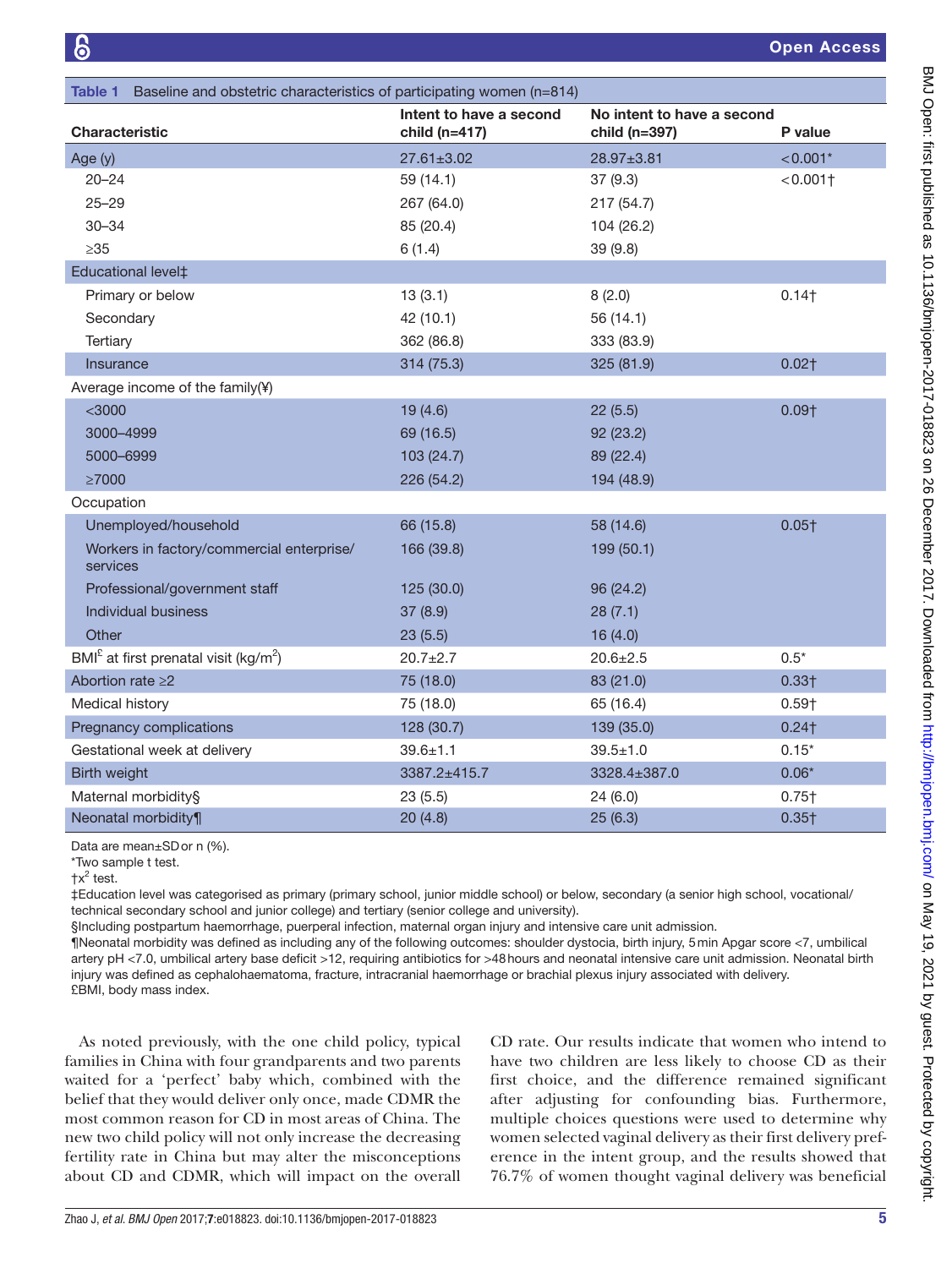

<span id="page-5-0"></span>



<span id="page-5-1"></span>Figure 3 Frequency distribution of the reasons why women chose vaginal delivery (VD) in intent group at first interview.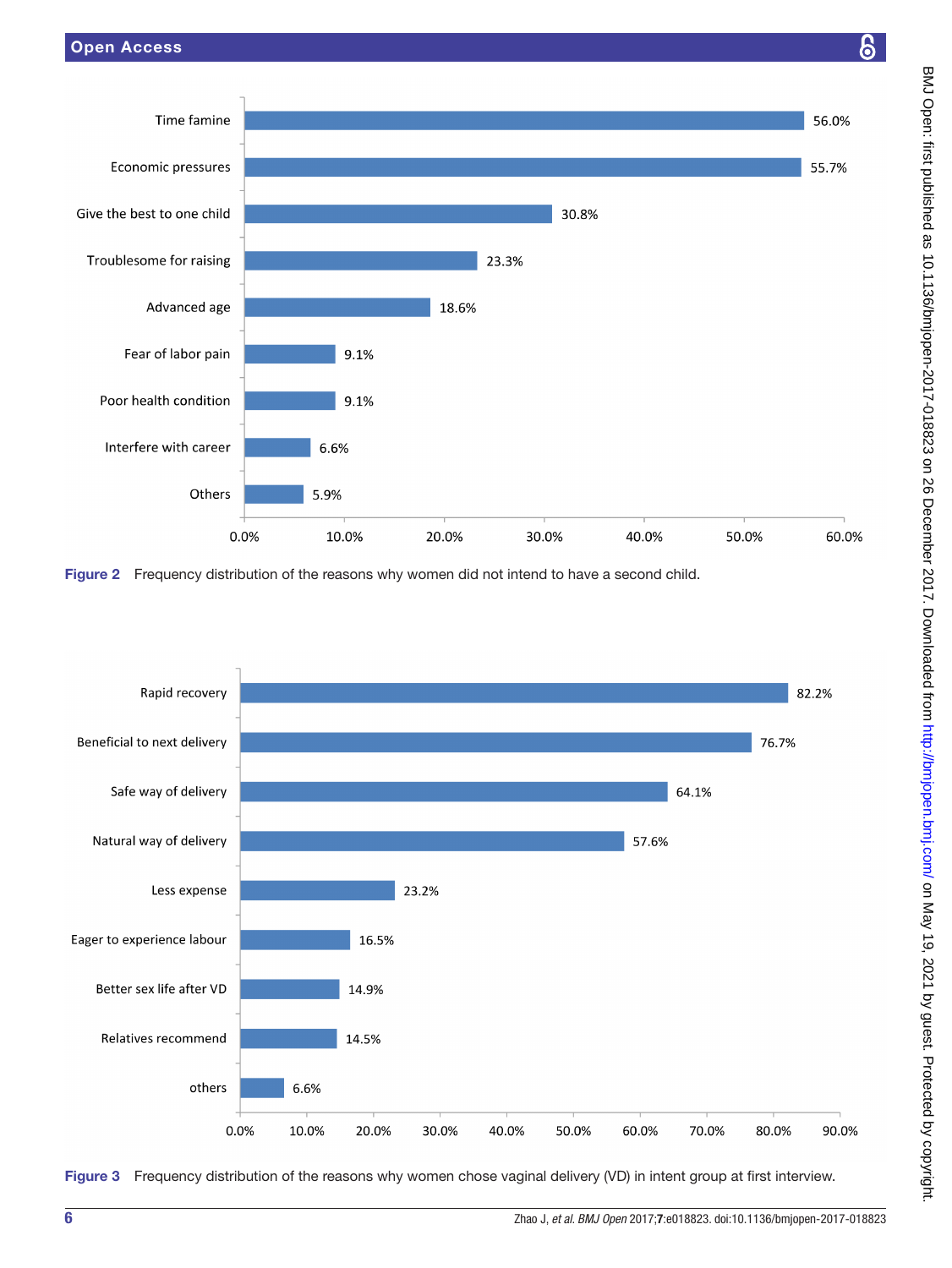<span id="page-6-0"></span>

| Preferred mode and final mode of delivery of participating women (n=814)<br>Table 2 |                                               |                                                    |                                  |                               |         |  |  |  |
|-------------------------------------------------------------------------------------|-----------------------------------------------|----------------------------------------------------|----------------------------------|-------------------------------|---------|--|--|--|
| Outcome                                                                             | Intent to have<br>a second<br>child $(n=417)$ | No Intent to<br>have a second<br>child ( $n=397$ ) | Crude RR (95%CI)                 | <b>Adjusted RR</b><br>(95%CI) | P value |  |  |  |
| Preference in second trimester                                                      |                                               |                                                    |                                  |                               |         |  |  |  |
| Caesarean delivery                                                                  | 26 (6.2%)                                     | 71 (17.9%)                                         | $0.31$ (0.19 to 0.49) $\ddagger$ | 0.35(0.20 to 0.63)            | 0.001   |  |  |  |
| Vaginal delivery or no preference (ref)*                                            | 391 (93.8%)                                   | 326 (82.1%)                                        |                                  |                               |         |  |  |  |
| Preference at admission                                                             |                                               |                                                    |                                  |                               |         |  |  |  |
| Caesarean delivery                                                                  | 101 (24.2%)                                   | 148 (37.3%)                                        | $0.54$ (0.40 to 0.73) $\ddagger$ | $0.65$ (0.45 to 0.94)         | 0.02    |  |  |  |
| Vaginal delivery or no preference (ref)+                                            | 316 (75.7%)                                   | 249 (62.7%)                                        | 1                                |                               |         |  |  |  |
| Final mode of delivery                                                              |                                               |                                                    |                                  |                               |         |  |  |  |
| overall cesarean delivery                                                           | 171 (41.0%)                                   | 200 (50.4%)                                        | $0.69$ (0.52 to 0.90) $\ddagger$ | $0.84$ (0.60 to 1.18)         | 0.31    |  |  |  |
| Cesarean delivery on maternal request                                               | 70 (16.7%)                                    | 115 (29.0%)                                        | $0.48(0.33 \text{ to } 0.71)$ ‡  | $0.56$ (0.37 to 0.86)         | 0.008   |  |  |  |
| Antepartum cesarean delivery with<br>borderline indications                         | 66 (15.8%)                                    | 52 (13.1%)                                         | 1 $(0.64 \text{ to } 1.55)$      | 1.14 (0.71 to 1.82)           | 0.6     |  |  |  |
| Antepartum cesarean delivery with<br>medical indications                            | 27 (6.5%)                                     | 21(5.3%)                                           | 1.04 (0.54 to 2.02)              | 1.33 (0.64 to 2.75)           | 0.45    |  |  |  |
| Intrapartum cesarean delivery                                                       | $8(1.9\%)$                                    | 12 (3.0%)                                          | $0.56$ (0.21 to 1.51)            | $0.73(0.26 \text{ to } 2.09)$ | 0.56    |  |  |  |
| Vaginal delivery (ref)                                                              | 246 (59%)                                     | 197 (49.6%)                                        |                                  |                               |         |  |  |  |

Data expressed as n (%).

Adjusted for age, educational level, insurance, average income of the family, occupation, medical history, pregnancy complications, birth weight, maternal and neonatal morbidity.

∗Seven women had no preference in the intent group and 13 women had no preference in no intent group.

†No women chose no preference in both groups.

‡P<0.05.

for the next delivery, which indicates a more cautious and rational view of CD in nulliparous women who want two children after implementation of China's two child policy.

It should be noted that there was a rapid increased preference for CD in both groups (6.2% to 24.2% in the intent group and 17.9% to 37.3% in the no intent group), which was different from other studies. A survey conducted by Karlstrom *et al* found that preference for CD in Sweden was stated by 7.6% of women during mid pregnancy and by 7.0% in late pregnancy.[31](#page-8-17) Pang *et al* reported that 17.2% of women chose CD at 20 weeks' gestation which decreased to 12.7% at 37 weeks' gestation in nulliparous Hong Kong Chinese women.<sup>32</sup> These two studies concluded that a decreasing proportion of women preferred CD with increasing gestational weeks. However, more recent studies have shown different conclusions, which are consistent with our results. Ji *et al* reported that the proportion of CD preference increased from 13.2% in the second trimester to 17.0% in the third trimester.<sup>18</sup> Deng's survey also showed the same increase (25.1% women preferred CD in in early pregnancy which increased to  $28.4\%$  in late pregnancy).<sup>33</sup> It is difficult to clarify the underlying reasons for such results, because whether a pregnant woman prefers a vaginal delivery or CD is ultimately determined by a variety of socioeconomic, medical, obstetric and neonatal factors. Nevertheless, there were some differences among these studies by comparing baseline and obstetric characteristics, which could partially explain the difference. First,

the ratio of tertiary education was 51.5% and 39.3% in Karlstrom's and Pang's survey, and it was 71.9% and 68.2% in Ji's and Deng's study. However, the proportion in our study was >80% (86.8% in the intent group and 83.9% in the no intent group), ranking the highest in these four studies. It seems that a higher education level was a strong exposure factor associated with increasing CD preference and final CD, and has been proved in several studies.<sup>7 19 34</sup> Second, a relatively high proportion of women of advanced age (1.4% of women in the intent group and 9.8% of women in the no intent group were >35 years of age) may also have resulted in the increase[.19](#page-8-16) Moreover, as the largest obstetric care and high risk pregnancy centre in Chongqing, many pregnant women with severe complications were transferred to our hospital; they may have had a negative influence when they chatted with other women. Also, nearly one-third of participating women were diagnosed with pregnancy complications (30.7% in the intent group and 35.0% in the no intent group), leading to excessive worry about their delivery, even though most of these complications were not indications for CD.

In accordance with the decreased CD preference, the final CD rate decreased by nearly 10% and the CDMR rate decreased by more than 12% compared with the no intent group, and the decreases remained significant for CDMR after adjustment, even though the decrease in final CD was no longer significant. From this observational study, we concluded that the desire for a second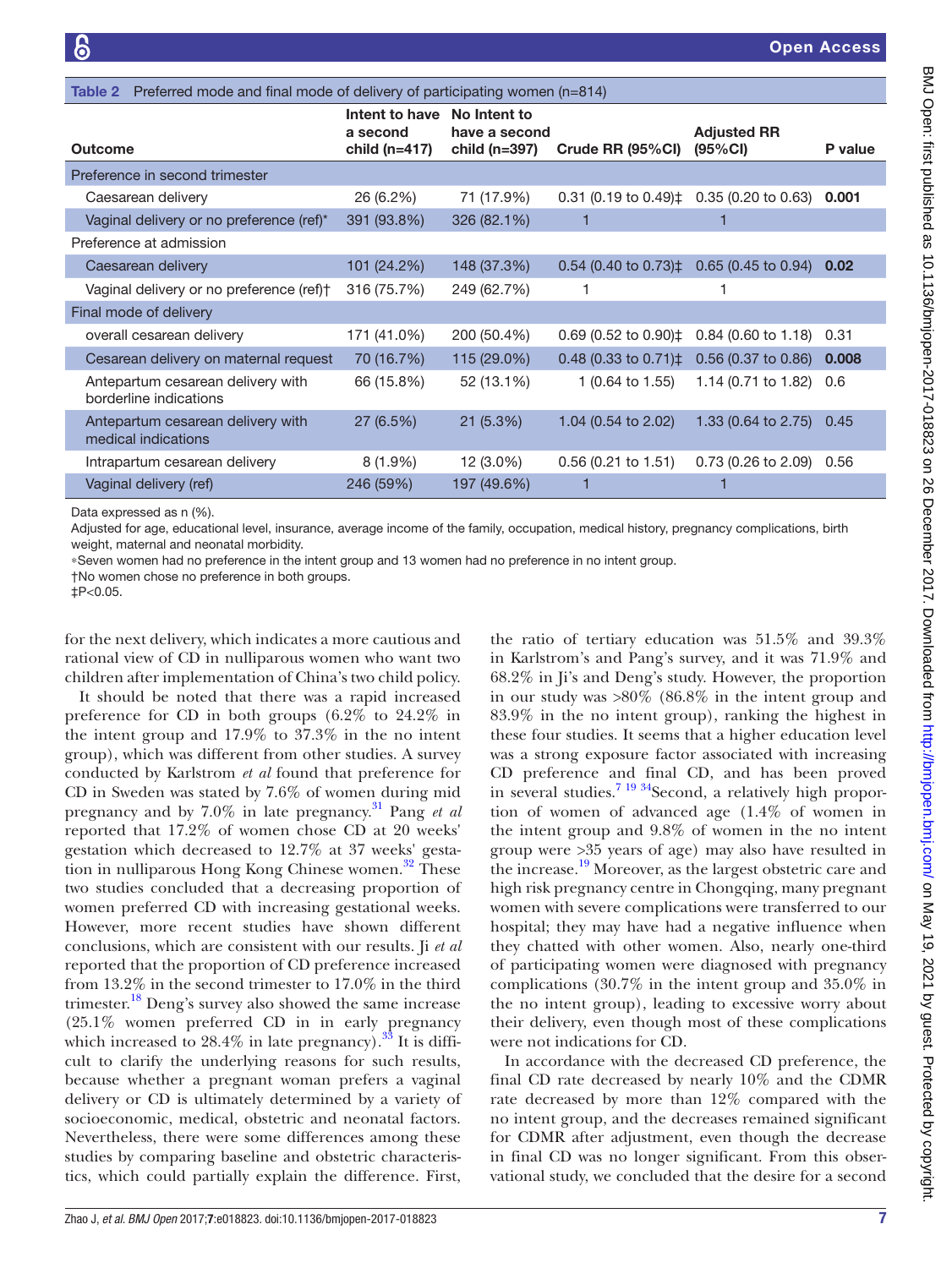child had a significant impact on nulliparous women choosing CD, particularly CDMR.

Notably, there remained a high CD rate (45.6%) for nulliparous women, despite a large proportion of women who chose vaginal delivery (85.6%) as their first choice at the first interview, or on admission (68.8%). Several studies have shown similar findings.<sup>18 35</sup> 36 A study conducted by Ji *et al* aiming at identifying factors contributing to the rapid rise in CD in Shanghai among nulliparous women reported that the CD preference was 13.2% and 17% in the second and third trimesters, respectively, but 58.1% of women finally underwent CD, including 34.9% of women who underwent surgery without any medical indications or based on maternal request.<sup>18</sup> They concluded that doctor judgement plays an important role in the decision making. Similarly, our study showed the same result: 33.7% (125/371) of women who underwent CD had borderline indications, indicating that nearly one-third of women underwent CD without definite surgery criteria, and instead had only borderline indications based on the obstetrician's judgement. In addition to the tense doctor–patient relationship in China, a shortage of obstetricians and midwives to meet the demand for labour is also a key factor, and this shortage will become worse after implementation of the new policy.<sup>[24](#page-8-10)</sup> Therefore, any efforts to decrease this category of CD should focus on solving these issues in the next few years. On the one hand, enriched professional knowledge to appropriately use policies and guidelines should be developed. Also, strengthening communication skills with patients and their family members and paying more attention to labour are key to relieving the tensions in the doctor–patient relationship.<sup>37–39</sup> On the other hand, reforming payments and the malpractice system, and increasing the number of nurses and midwives will be necessary to solve these shortages in the next few years.<sup>[4](#page-8-2)</sup>

Interestingly, in our study, nearly half of participating women (48.8%) did not intend to have a second child, which was contrary to the new population policy. This is common in China, particularly urban China, after over 30 years of the population control policy. Yi noted that only 13.2% of eligible couples and a lower ratio of urban residents applied for permission to have a second child. Economic pressures and time shortages were likely the main reasons for such low application rates.<sup>40</sup> The results of a multiple choice question in our survey on reasons why women do not intend to have a second child also support Yi's conclusion. However, as the local government initiated the policy gradually, more women might change their mind, and a baby boom will likely occur.

Several limitations are worth mentioning. As a teaching hospital in the centre of Chongqing, 89.2% of women enrolled in our observation were from the urban population (data not shown). Also, in 85.4% of women, educational level was tertiary, which may have led to their lower intention of having a second child (only 51.2% of participating women intended to have a second child). It is widely known that women with higher levels of education

have fewer children.<sup>41</sup> Data from the Demographic and Health Surveys for 26 countries confirmed that higher education is consistently associated with lower fertility.<sup>[42](#page-8-24)</sup> Another study including 35212 Finnish women born in 1940–1950 found that women's education and socioeconomic position of the family were negatively associated with fertility.<sup>43</sup> All of these studies indicated that women with a higher education level had a lower fertility intent. However, there were relatively small numbers of women with a primary or secondary educational level. Combined with this, fertility intent was ultimately determined by a variety of other factors, indicating that our data did not accord with this tendency (the rates of intent to have a second child were 61.9%, 42.9% and 52.1% in the primary or below, secondary and tertiary education groups).

As the largest obstetric care and high risk pregnancy centre in Chongqing, many pregnant women with severe complications are transferred to our hospital, resulting in a relatively high CD rate. Therefore, the results of our study may not reflect the preferences and conditions among Chinese nulliparous women living in other regions of China. Furthermore, given the relatively small sample size and the potential researchers' influences on the women's choices, there are limitations of generalisability when extrapolating the results of the present study to other regions. Although we performed a series of logistic regressions and calculated the adjusted RR to minimise this bias, the researchers' influence still existed because there was information bias. Also, the nature of the observational study, in particular that the no intent group had a much higher proportion of mothers at advanced age ( $\geq$ 35 years) than the intent group (9.8% vs 1.4%), residual confounding likely still existed that might have an effect on the association between exposure variables and outcomes.

#### **CONCLUSIONS**

In conclusion, this study confirms that women who intend to have a second child are less likely to demand CD at our institution after implementation of the new two child policy. The observed decrease was both statistically and clinically significant, and we believe that our findings will help policy makers promote better strategies to lower the high CD rate in mainland China.

Acknowledgements We are grateful to YX for her suggestions regarding the design of the study. We thank the nurse team for their help with participant recruitment and data collection.

Contributors JZ, YX and HQ designed the study. JZ, QL and XY performed the experiments. JZ and QL analysed and interpreted the data. JZ and XY drafted the article. HZ, NS and HQ revised the article. HQ designed the paper and approved the version to be published. All authors approved this version for publication.

Funding This work was financially supported by the National Natural Science Foundation of China (Nos 81520108013, 81471472 and 81601304), the National Key Research and Development Program "the research on birth defect prevention and control of reproductive health and" special emphasis (No 2016YFC1000407), the National Health and Family Planning Commission (No 201402006), the Ph.D. Programs Foundation of Ministry of Education of China (No 2013550311003), the Innovation team Foundation of Chongqing Education Commission (No